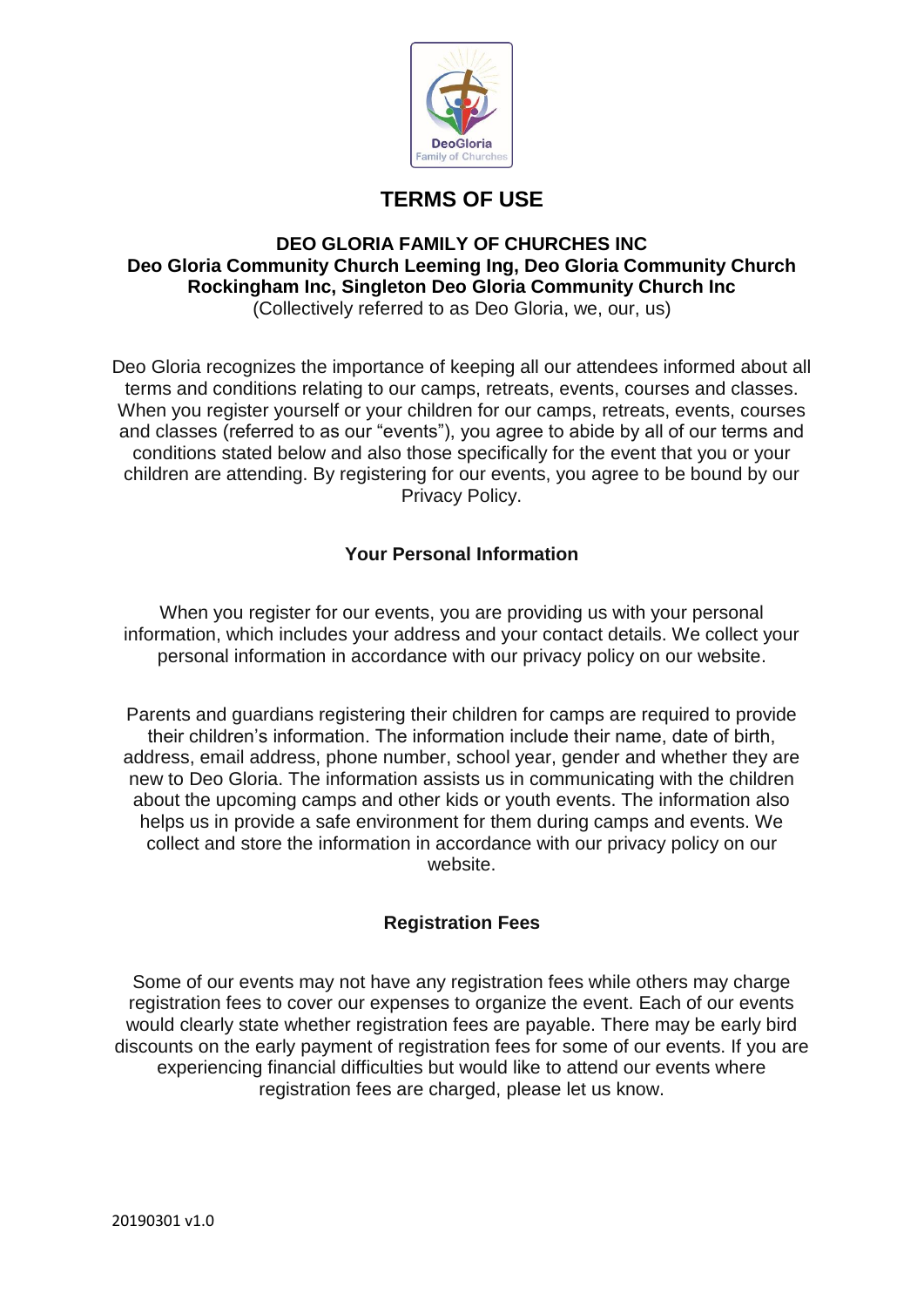## **General Refunds**

We are unable to offer refunds for our event. However if you are unable to attend our events due to exceptional circumstances, please let us know. We reserve the right to cancel our events and in these situations, we will provide you with a full refund of your registration fees.

## **Parents / Guardians**

Some of our events, particularly our camps for children, require parents or guardians to register and / or sign other agreements on behalf of their children. We ask that you provide us with all the required information about your children, including but not limited to their dietary requirements, special needs and their allergies. You can provide us with this information when you register your child for our events. By registering your children for our events, you give permission for them to participate in activities organized during the events.

## **Attendee Behaviour**

All attendees of our events are required to demonstrate appropriate behavior during our events. Failure to do so may result in us requesting that you leave our events. If you registered your children to attend camp, you understand that if your child demonstrates inappropriate behavior during our events, particularly at camp, you will be notified and your child may be requested to leave the camp.

#### **Smoke, Drug and Alcohol Free**

Most of our events are smoke, drug and alcohol free (referred to as "substances"). We reserve the right to remove you from our events should you be found to be consuming or under the influence of these substances. All our camps and retreats are smoke, drug and alcohol free events.

#### **Medical Treatment Consent**

By attending our events, you give permission for Deo Gloria, our staff, volunteers and leaders to obtain emergency medical, hospital or ambulance assistance (referred to as "assistance") to you or to your children at any time when considered necessary. Our insurances prevent us from directly administering medical treatment to you. You agree that you are responsible for all costs and expenses incurred in obtaining assistance for you or to your children.